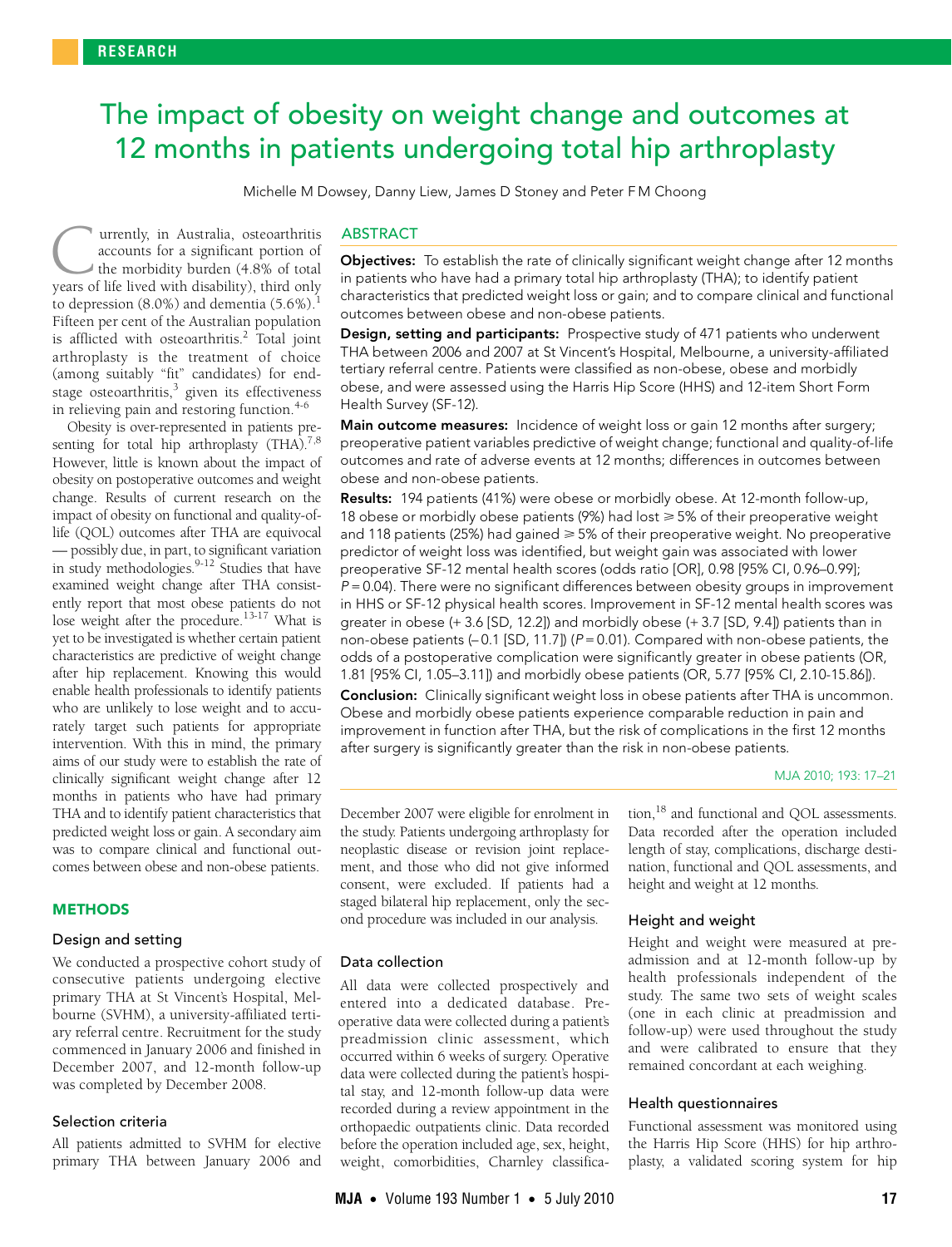## 1 Demographics and operative details\*

| Variable                             | Non-obese<br>$(n = 277)^{t}$ | Obese ( $n = 173$ )    | Morbidly obese<br>$(n = 21)$ | Ρ      |
|--------------------------------------|------------------------------|------------------------|------------------------------|--------|
| Mean BMI (kg/m <sup>2</sup> ) (SD)   | 25.8(2.9)                    | 33.9(2.8)              | 43.3 (3.0)                   |        |
| Mean age (years) (SD)                | 68.6 (10.8)                  | 67.0(9.7)              | 65.6 (10.7)                  | 0.18   |
| Sex                                  |                              |                        |                              | 0.04   |
| Male ( $n = 185$ )                   | 116 (63%)                    | 66 (36%)               | 3(2%)                        |        |
| Female $(n = 286)$                   | 161 (56%)                    | 107 (37%)              | 18 (6%)                      |        |
| Aetiology                            |                              |                        |                              | 0.70   |
| Osteoarthritis                       | 230 (58%)                    | 148 (37%)              | 18 (5%)                      |        |
| Rheumatoid arthritis                 | 9(47%)                       | 8 (42%)                | 2(11%)                       |        |
| <b>Necrosis</b>                      | 24 (67%)                     | 11 (31%)               | 1(3%)                        |        |
| Congenital dysplasia of the hip      | 14 (70%)                     | 6(30%)                 | 0                            |        |
| Charnley classification              |                              |                        |                              | 0.39   |
| А                                    | 258 (60%)                    | 158 (36%)              | 17 (4%)                      |        |
| Β                                    | 10 (53%)                     | 7 (37%)                | 2(11%)                       |        |
| $\mathsf{C}$                         | 9(47%)                       | 8 (42%)                | 2(11%)                       |        |
| Mean number of comorbidities<br>(SD) | 2.3(1.6)                     | 2.8 $(1.7)^{\ddagger}$ | 2.8(1.2)                     | < 0.01 |
| Type of comorbity <sup>§</sup>       |                              |                        |                              |        |
| Cardiovascular                       | 155 (56%)                    | 123 (71%)              | 15 (71%)                     | < 0.01 |
| <b>Diabetes</b>                      | 27 (10%)                     | 35 (20%)               | 6(29%)                       | < 0.01 |
| Respiratory                          | 42 (15%)                     | 33 (19%)               | 5 (24%)                      | 0.39   |
| Cementation of prosthesis            |                              |                        |                              | 0.34   |
| Uncemented                           | 56 (54%)                     | 44 (42%)               | 4 (4%)                       |        |
| Hybrid                               | 192 (60%)                    | 111 (35%)              | 17 (5%)                      |        |
| Fully cemented                       | 29 (62%)                     | 18 (38%)               | $\overline{0}$               |        |
| Length of stay (days) (SD)           | 6.0(2.2)                     | 6.1(1.7)               | 7.7 $(7.8)^{\ddagger}$       | 0.01   |
| Discharge                            |                              |                        |                              | 0.85   |
| To home                              | 209 (59%)                    | 131 (37%)              | 15 (4%)                      |        |
| To rehabilitation                    | 68 (59%)                     | 42 (36%)               | 6(5%)                        |        |

BMI = body mass index. \* Data are number (%), except where otherwise specified. † Reference group. ‡ Denotes which comparison group differed significantly from reference group. § Percentages relate to the proportion of patients in each weight category who had the specified comorbidity. For example, 155/277 non-obese patients (56%) had a cardiovascular comorbidity; 123/173 obese patients (71%) had a cardiovascular comorbidity (some patients had more than one type of comorbity).

function[.19](#page-4-13) The maximum score for the HHS is 100 points, with maximum possible scores for its component parts as follows: pain (44), function (47), range of motion (5) and deformity  $(4)$ .<sup>20</sup> (A higher HHS score indicates better function.) Physical and mental health were assessed using the 12-item Short Form Health Survey (SF-12), a validated measure of QOL in joint replacement.<sup>21</sup> The SF-12 has physical health (Physical Component Summary [PCS]) and mental health (Mental Component Summary [MCS]) scores, with maximum scores (56.58 for PCS and 60.76 for MCS) based on population norms. (A lower SF-12 score indicates poorer physical and/or mental health.)

# Obesity definitions

World Health Organization definitions were used to classify patients into obesity categories[.22](#page-4-16) Patients with a body mass index (BMI) < 30 kg/m<sup>2</sup> were defined as non-obese, those with BMI 30-39 kg/ $m<sup>2</sup>$  as obese, and those with BMI  $\geq 40$ kg/m<sup>2</sup> as morbidly obese.

# Weight change

Weight change was considered clinically significant if the loss or gain was at least 5% of the patient's preoperative weight. The United States Food and Drug Administration defines clinically significant weight loss as 5% or more of baseline weight.<sup>23</sup> Five per

cent weight loss in overweight patients has been documented as the minimum amount of weight loss required to induce metabolic and cardiovascular health benefits.<sup>[24](#page-4-18)</sup>

#### Patient follow-up

Patients were mailed the SF-12 questionnaire and questions on subjective components of the HHS, with instructions to complete the forms and bring them to their 12-month review appointment. The objective components of the HHS were completed by the attending orthopaedic consultant or registrar during the review. Patients who did not bring their questionnaires to the appointment were subsequently contacted (by a health professional independent of the study) to complete them via telephone interview. The interviewer was blinded to the patient's height and weight.

Clinical outcomes for all patients were followed and recorded over 12 months. Adverse events were a composite of (i) death related to the original procedure; (ii) perioperative complications (medical or surgical); (iii) postoperative complications (medical or surgical) that resulted in a delay in discharge; (iv) suture line problems (necrosis, haematoma, dehiscence); (v) wound or joint infection (as defined by the US Centers for Disease Control<sup>[25](#page-4-19)</sup>); and (vi) unplanned procedures and/or readmissions during the first 12 months after THA. Deaths in the first 12 months that were clearly unrelated to the index surgery were censored at the date of death.

# Statistical analysis

Non-obese, obese and morbidly obese groups were compared for differences in functional and QOL outcomes and adverse events. Patients were also grouped according to weight loss or gain at 12 months. Data were analysed using SigmaPlot 11 (SYSTAT Software Inc, Chicago, Ill, USA). Analysis of variance was used to compare functional and QOL data between obesity groups. Regression methods were used to derive odds ratios (ORs) associated with preoperative patient and surgical variables and the occurrence of weight loss or gain and adverse events. Logistic regression analysis, adjusting for age and sex, was also used to derive the odds associated with increasing BMI and the occurrence of an adverse event.

## Ethics approval

Our study was approved by the Human Research Ethics Committee of SVHM.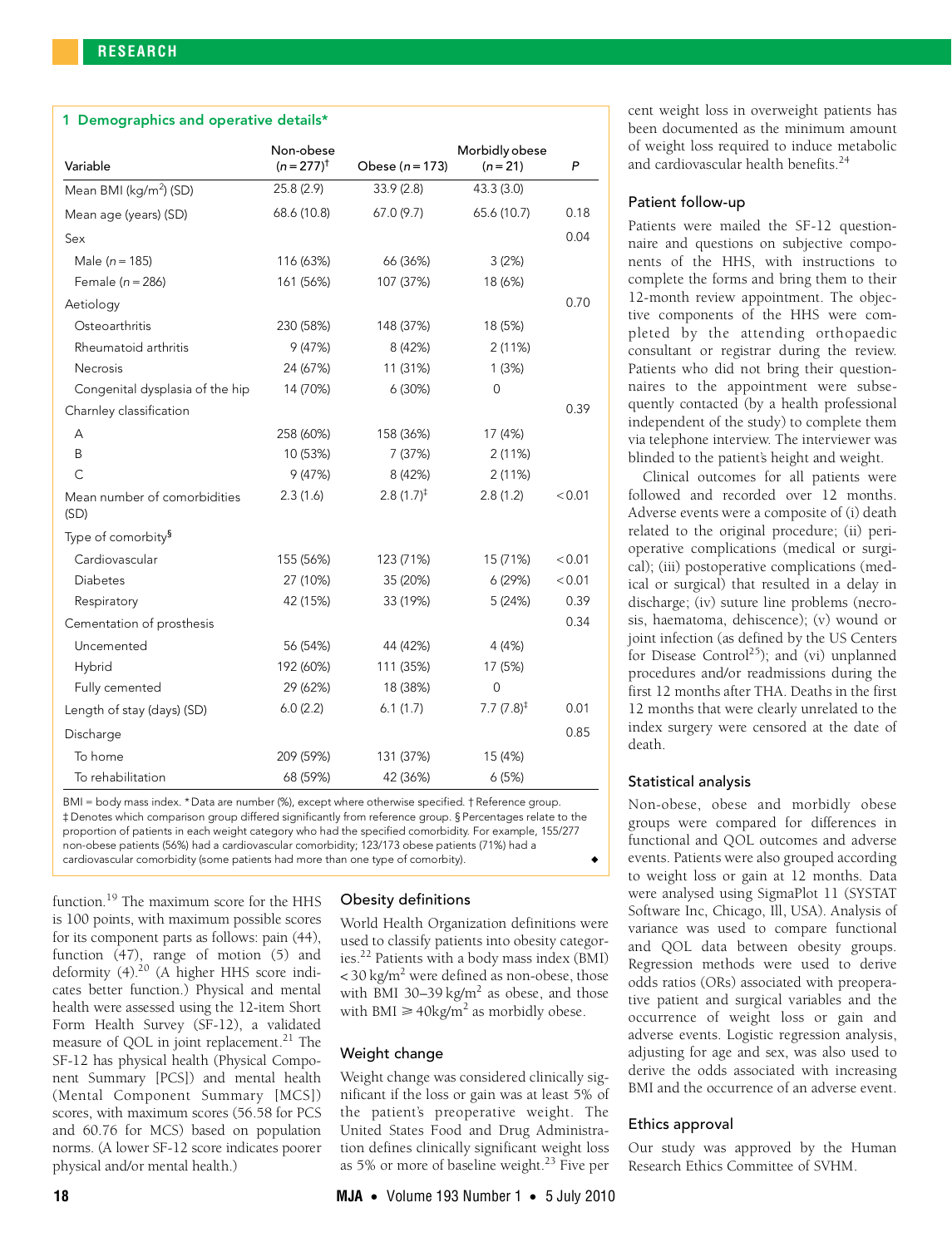# RESULTS

A total of 511 primary THAs were performed on 480 patients during the study period. Nine patients were excluded from the analysis because informed consent was not obtained  $(n=5)$  or the operation involved hip resurfacing (*n* = 4). No simultaneous bilateral procedures were performed during the study period. For the 31 patients who underwent staged bilateral hip replacement, only the second procedure was included in our analysis. There were six deaths before the 12-month review, and one patient did not complete the health questionnaires. Thus 464/471 patients (98.5%) completed the functional and QOL assessment.

Of the 471 patients, 286 (60.7%) were women and 259 (55.0%) had procedures on the right hip. The mean age of patients was 68.9 years (SD, 10.4 years), and the mean BMI was  $29.5 \,\mathrm{kg/m^2}$  (SD, 5.6 kg/m<sup>2</sup>). Of the total group, 277 (58.8%) were non-obese, 173 (36.7%) obese and 21 (4.5%) morbidly obese. Demographic and surgical data for each weight group are summarised in Box 1. Significantly more women were obese. The number of total comorbidities and proportions of patients with cardiovascular comorbidities and diabetes were higher in the obese and morbidly obese groups than in the non-obese group. Length of stay in hospital was significantly greater in morbidly obese patients.

#### Weight change

There was no significant difference in mean weight change between non-obese and obese patient groups (the following figures are mean weight change [SD] in kg): nonobese,  $+1.0$  (4.0); obese  $+0.7$  (4.8); and morbidly obese  $-0.1$  (5.8) ( $P = 0.49$ ). Using 5% change from preoperative weight as the cut-off, 52 patients (11.2%) had lost weight and 118 (25.4%) had gained weight at 12 month follow-up. Fifteen obese and three morbidly obese patients had lost weight at 12 months, and 33 obese and four morbidly obese patients had gained weight. No preoperative variable tested predicted weight loss after primary THA (Box 2). However, weight gain after THA was associated with lower preoperative MCS scores (OR, 0.98 [95% CI, 0.96–0.99]; *P* = 0.04).

## Functional and quality-of-life outcomes

HHSs were significantly lower in morbidly obese patients than in non-obese patients, both before and 12 months after THA (Box

#### 2 Patient preoperative variables tested for association with weight change at 12 months

|                                 | Weight loss         |      | Weight gain                                                                                                                                                                                                                                                                                                 |      |
|---------------------------------|---------------------|------|-------------------------------------------------------------------------------------------------------------------------------------------------------------------------------------------------------------------------------------------------------------------------------------------------------------|------|
| Variable                        | OR (95% CI)         | P    | OR (95% CI)                                                                                                                                                                                                                                                                                                 | P    |
| Age                             | $1.02(0.97 - 1.07)$ | 0.52 | $1.00(0.98 - 1.02)$                                                                                                                                                                                                                                                                                         | 0.82 |
| Male sex                        | 1.22 (0.45-3.30)    | 0.90 | $1.06(0.69 - 1.63)$                                                                                                                                                                                                                                                                                         | 0.87 |
| Aetiology                       |                     |      |                                                                                                                                                                                                                                                                                                             |      |
| Osteoarthritis*                 | 1.00                |      | 1.00                                                                                                                                                                                                                                                                                                        |      |
| Rheumatoid arthritis            | $1.08(0.13 - 8.90)$ | 0.97 | $1.37(0.51 - 3.70)$                                                                                                                                                                                                                                                                                         | 0.72 |
| Avascular necrosis              | $0.96(0.12 - 8.00)$ | 0.96 | $1.67(0.80 - 3.50)$                                                                                                                                                                                                                                                                                         | 0.24 |
| Congenital dysplasia of the hip | na                  |      | $0.98(0.35 - 2.70)$                                                                                                                                                                                                                                                                                         | 0.83 |
| Charnley classification         |                     |      |                                                                                                                                                                                                                                                                                                             |      |
| $A^*$                           | 1.00                |      | 1.00                                                                                                                                                                                                                                                                                                        |      |
| B                               | $1.07(0.13 - 9.00)$ | 0.95 | $0.72(0.24 - 2.20)$                                                                                                                                                                                                                                                                                         | 0.76 |
| $\mathsf{C}$                    | $1.07(0.13 - 9.00)$ | 0.95 | $1.37(0.51 - 3.70)$                                                                                                                                                                                                                                                                                         | 0.72 |
| Number of comorbidities         | $1.08(0.80 - 1.50)$ | 0.61 | $1.02(0.90 - 1.16)$                                                                                                                                                                                                                                                                                         | 0.74 |
| Type of comorbidity             |                     |      |                                                                                                                                                                                                                                                                                                             |      |
| <b>Diabetes</b>                 | $0.73(0.20 - 2.66)$ | 0.86 | $0.76(0.41 - 1.40)$                                                                                                                                                                                                                                                                                         | 0.49 |
| Cardiovascular                  | $0.27(0.06 - 1.23)$ | 0.13 | $1.20(0.78 - 1.90)$                                                                                                                                                                                                                                                                                         | 0.47 |
| Respiratory                     | 1.75 (0.58-5.53)    | 0.49 | $1.25(0.70 - 2.24)$                                                                                                                                                                                                                                                                                         | 0.55 |
| Preadmission scores             |                     |      |                                                                                                                                                                                                                                                                                                             |      |
| HHS (pain)                      | 1.10 (0.99-1.21)    | 0.07 | $0.97(0.92 - 1.03)$                                                                                                                                                                                                                                                                                         | 0.30 |
| HHS (function)                  | $0.99(0.93 - 1.05)$ | 0.70 | $0.98(0.96 - 1.01)$                                                                                                                                                                                                                                                                                         | 0.12 |
| HHS (total)                     | $1.02(0.97 - 1.06)$ | 0.51 | $0.98(0.96 - 1.00)$                                                                                                                                                                                                                                                                                         | 0.07 |
| SF-12 PCS                       | $0.94(0.84 - 1.06)$ | 0.31 | 1.02 (0.98-1.06)                                                                                                                                                                                                                                                                                            | 0.36 |
| SF-12 MCS                       | $1.02(0.97 - 1.07)$ | 0.45 | $0.98(0.96 - 0.99)$                                                                                                                                                                                                                                                                                         | 0.04 |
|                                 |                     |      | $\mathbf{r}$ , $\mathbf{r}$ , $\mathbf{r}$ , $\mathbf{r}$ , $\mathbf{r}$ , $\mathbf{r}$ , $\mathbf{r}$ , $\mathbf{r}$ , $\mathbf{r}$ , $\mathbf{r}$ , $\mathbf{r}$ , $\mathbf{r}$ , $\mathbf{r}$ , $\mathbf{r}$ , $\mathbf{r}$ , $\mathbf{r}$ , $\mathbf{r}$ , $\mathbf{r}$ , $\mathbf{r}$ , $\mathbf{r}$ , |      |

HHS = Harris Hip Score. MCS = Mental Component Summary. na = not applicable. OR = odds ratio. PCS = Physical Component Summary. SF-12 = 12-item Short Form Health Survey. \* Reference group. ◆

3). However, there were no significant differences in the mean change in scores (*P* = 0.63), with improvement demonstrated in all groups: non-obese, + 44.1 (SD, 18.0); obese, + 44.1 (SD, 16.8); and morbidly obese, + 40.3 (SD, 18.3) (Box 3).

Mean preoperative SF-12 PCS scores were similar in non-obese (25.7 [SD, 5.6]) and obese (25.3 [SD, 4.5]) patients and slightly lower in morbidly obese patients (22.9 [SD, 3.6]) (*P* = 0.05). Mean SF-12 PCS scores at 12 months were significantly lower in obese (37.5 [SD, 11.0]) and morbidly obese (33.6 [SD, 10.2]) patients than in non-obese patients (40.0 [SD, 11.4]) (*P* = 0.01). However, there were no significant differences between groups in the level of improvement in PCS scores (*P* = 0.09) (Box 3).

Mean preoperative SF-12 MCS scores were lower in obese (46.9 [SD, 10.4]) and morbidly obese (47.2 [SD, 10.3]) patients than in non-obese patients (50.8 [SD, 9.8]) (*P* <0.01). At 12 months, mean MCS scores were comparable for all groups because of greater improvements in scores among obese (+ 3.6 [SD, 12.2]) and morbidly obese (+ 3.7 [SD, 9.4]) patients compared with non-obese patients (– 0.1 [SD, 11.7]) (*P* = 0.01). The greater improvement in MCS at 12 months was significant for the obese group only (Box 3).

# Adverse events

Adverse events from admission to 12 months were captured in all patients. Factors independently associated with risk of an adverse event or complication were obesity (OR, 1.81 [95% CI, 1.05–3.11]; *P* = 0.03) and morbid obesity (OR, 5.77 [95% CI, 2.10–15.86]; *P* < 0.01); number of comorbidities (OR, 1.23 for each additional comorbidity [95% CI, 1.05–1.44]; *P* = 0.01); and age (OR, 1.05 for each 1-year increase [95% CI, 1.01–1.08]; *P* < 0.01) (Box 4). Each unit increase in BMI also increased the risk of an adverse event (OR, 1.07 [95% CI, 1.03–1.12]; *P* < 0.01), after adjusting for age and sex.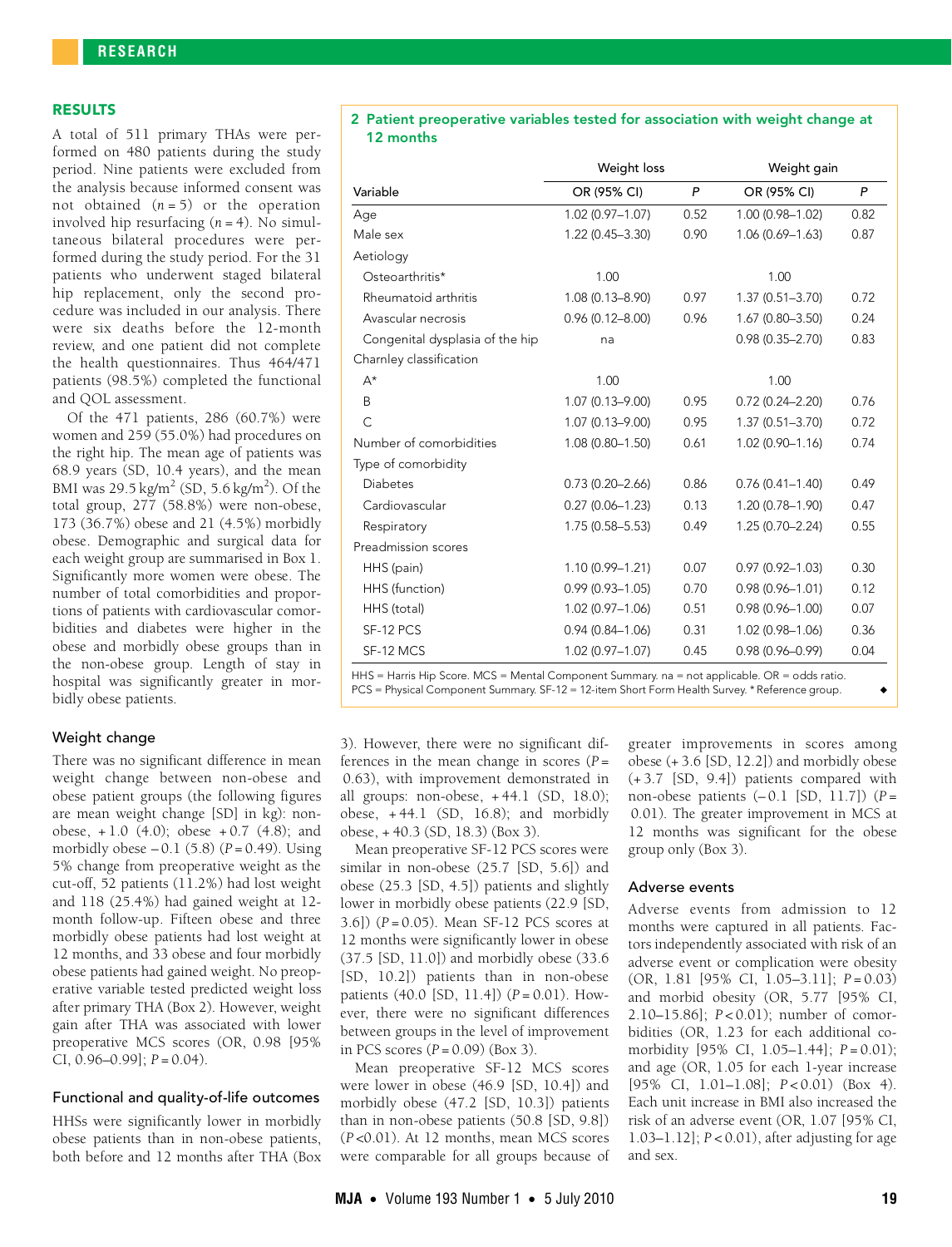| 3 Functional and quality-of-life scores* |                |                    |                             |        |
|------------------------------------------|----------------|--------------------|-----------------------------|--------|
| Score                                    | $Non-ohese†$   | Obese              | Morbidly obese              | P      |
| Pain score <sup>#</sup>                  |                |                    |                             |        |
| Preadmission                             | 11.9(4.4)      | 11.8(4.0)          | 11.0(3.0)                   | 0.64   |
| At 12 months                             | 38.4 (9.4)     | 39.1(8.7)          | 37.5 (10.6)                 | 0.64   |
| Change                                   | $+26.5(10.2)$  | $+27.3(9.2)$       | $+26.6(11.5)$               | 0.71   |
| Function score <sup>#</sup>              |                |                    |                             |        |
| Preadmission                             | 18.0 (9.2)     | 16.9(8.7)          | 13.4 $(9.0)^{§}$            | 0.05   |
| At 12 months                             | 34.2 (10.9)    | 32.5 (10.8)        | 24.9 $(11.5)^{\S}$          | < 0.01 |
| Change                                   | $+16.2(11.4)$  | $+ 15.6(10.2)$     | $+11.5(8.2)$                | 0.16   |
| Total score                              |                |                    |                             |        |
| Preadmission                             | 36.6(11.4)     | 35.4 (10.7)        | 30.2 $(8.9)^{\$}$           | 0.03   |
| At 12 months                             | 80.8 (16.9)    | 79.8 (17.0)        | 70.5 $(18.8)^{\frac{5}{3}}$ | 0.03   |
| Change                                   | $+44.1(18.0)$  | $+44.1(16.8)$      | $+40.3(18.3)$               | 0.63   |
| PCS <sup>1</sup>                         |                |                    |                             |        |
| Preadmission                             | 25.7(5.6)      | 25.3(4.5)          | 22.9(3.6)                   | 0.05   |
| At 12 months                             | 40.0 (11.4)    | 37.5 $(11.0)^{§}$  | 33.6 $(10.2)^{5}$           | 0.01   |
| Change                                   | $+ 14.3(11.2)$ | $+ 12.2(11.8)$     | $+10.7(10.3)$               | 0.09   |
| MCS <sup>1</sup>                         |                |                    |                             |        |
| Preadmission                             | 50.8 (9.8)     | 46.9 $(10.4)^{\S}$ | 47.2 (10.3)                 | < 0.01 |
| At 12 months                             | 50.7(11.8)     | 50.5(10.5)         | 50.9 (9.7)                  | 0.98   |
| Change                                   | $-0.1(11.7)$   | $+3.6(12.2)^{6}$   | $+3.7(9.4)$                 | 0.01   |

MCS = Mental Component Summary. PCS = Physical Component Summary. \* Data are mean score (SD). † Reference group. ‡ Pain score (maximum 44 points) and function score (maximum 47 points) are components of the Harris Hip Score (HHS). The maximum HHS score (100 points) indicates no functional impairment. § Denotes which comparison group(s) differed significantly from reference group. ¶ PCS and MCS are components of the 12-item Short Form Health Survey (SF-12). Population norms are 56.58 for PCS and 60.76 for MCS (a person can score higher than the population norm). A lower SF-12 score indicates poorer physical and/or mental health.

# **DISCUSSION**

Our study of a consecutive series of patients undergoing primary THA over a 2-year period found that the majority of obese patients did not lose weight in the first 12 months after surgery. Indeed, one in four patients gained weight. No individual patient characteristic predicted weight loss.

# 4 Risk of complications in the first 12 months after primary total hip arthroplasty

| Variable                   | OR (95% CI)         | P        |
|----------------------------|---------------------|----------|
| $BM*^{\dagger}$            | $1.07(1.03 - 1.12)$ | < 0.01   |
| Obese                      | $1.81(1.05 - 3.11)$ | 0.03     |
| Morbidly obese             | 5.77 (2.10-15.86)   | < 0.01   |
| $Aq e^{\ddagger}$          | $1.05(1.01 - 1.08)$ | < 0.01   |
| Comorbidities <sup>§</sup> | $1.23(1.05 - 1.44)$ | $(1)$ 01 |

BMI = body mass index. OR = odds ratio.

\* Adjusted for age and sex. † OR is for each unit increase in BMI. ‡ OR is for each 1-year increase in age. § OR is for each additional comorbidity.

However, weight gain was associated with poorer preoperative mental health scores. Improvements in function and QOL after surgery were comparable between nonobese and obese groups, but obese and morbidly obese patients incurred a significantly greater risk of complications. The risk of complications in the first 12 months after THA increased by 7% for each unit increase in BMI, after adjusting for age and sex.

Although a number of small studies have reported that patients tend to gain an average of 2%–3% of their preoperative weight after THA,  $15,17,26$  $15,17,26$  $15,17,26$  only one provided data on the number of patients who *lost* weight after surgery.<sup>13</sup> However, weight loss was not quantified and predictive patient characteristics were not investigated.

Despite significant reduction in pain and improvement in function reported in obese and morbidly obese patients after surgery, the incidence of weight loss was relatively low. Functional ability is only one of a number of factors that affect a person's willingness to participate in physical activity (and thus aid weight loss) after surgery.

Several variables not recorded in our study have been found to be associated with motivation to participate in physical activity, including cost, accessibility, knowledge, cultural influences, socioeconomic status and self-efficacy.<sup>27[-29](#page-4-23)</sup> Poorer mental health may present another barrier to participation in physical activity, given the association with weight gain demonstrated in our study.

Previous cohort studies investigating functional and QOL outcomes in obese patients have been limited by the use of datasets that have excluded up to three-quarters of patients because of incomplete data.<sup>12</sup> The level of patient follow-up has also been iden-tified as a limiting factor.<sup>[9](#page-4-7)</sup> Despite this, the findings of such studies have been similar to our findings, in that comparable gains in function and QOL were experienced in nonobese and obese groups after THA. There have also been a number of studies, in contrast to ours, $11,30,31$  $11,30,31$  $11,30,31$  reporting poorer functional and QOL outcomes in obese groups. However, inconsistency between studies in the health questionnaires that were used limits the validity of comparing their results. $21,32$  $21,32$ 

No single complication was significantly associated with obesity, but the risk of incurring any type of complication rose significantly as BMI increased. Despite the small number of morbidly obese patients in our study, a significantly higher complication rate (nearly sixfold that of non-obese patients) was detected in this group. As in our study, others have reported relatively small numbers of morbidly obese patients, yet still demonstrated an association with higher rates of complications, such as prolonged wound drainage,<sup>33</sup> higher dislocation rates<sup>34</sup> and higher rates of prosthetic infection.<sup>[35](#page-4-30)</sup>

Major strengths of our study were its overall sample size and the completeness of recruitment and follow-up. However, the sourcing of patients from a single centre was a potential source of selection bias. Although there are very few studies with which ours can be compared, we note that the proportion of obese patients in our study was double that of another large Aus-tralian study of patients undergoing THA.<sup>[36](#page-4-31)</sup> The age and sex ratios of our cohort were similar to those of major arthroplasty centres throughout Australia.[37](#page-4-32)

Two other limitations also warrant mention. First, because our study did not include a non-THA control group, we were unable to compare weight change in our patients with weight change in untreated patients. Secondly, our study was limited by the relatively small number of morbidly obese patients (*n* = 21). Although analyses of